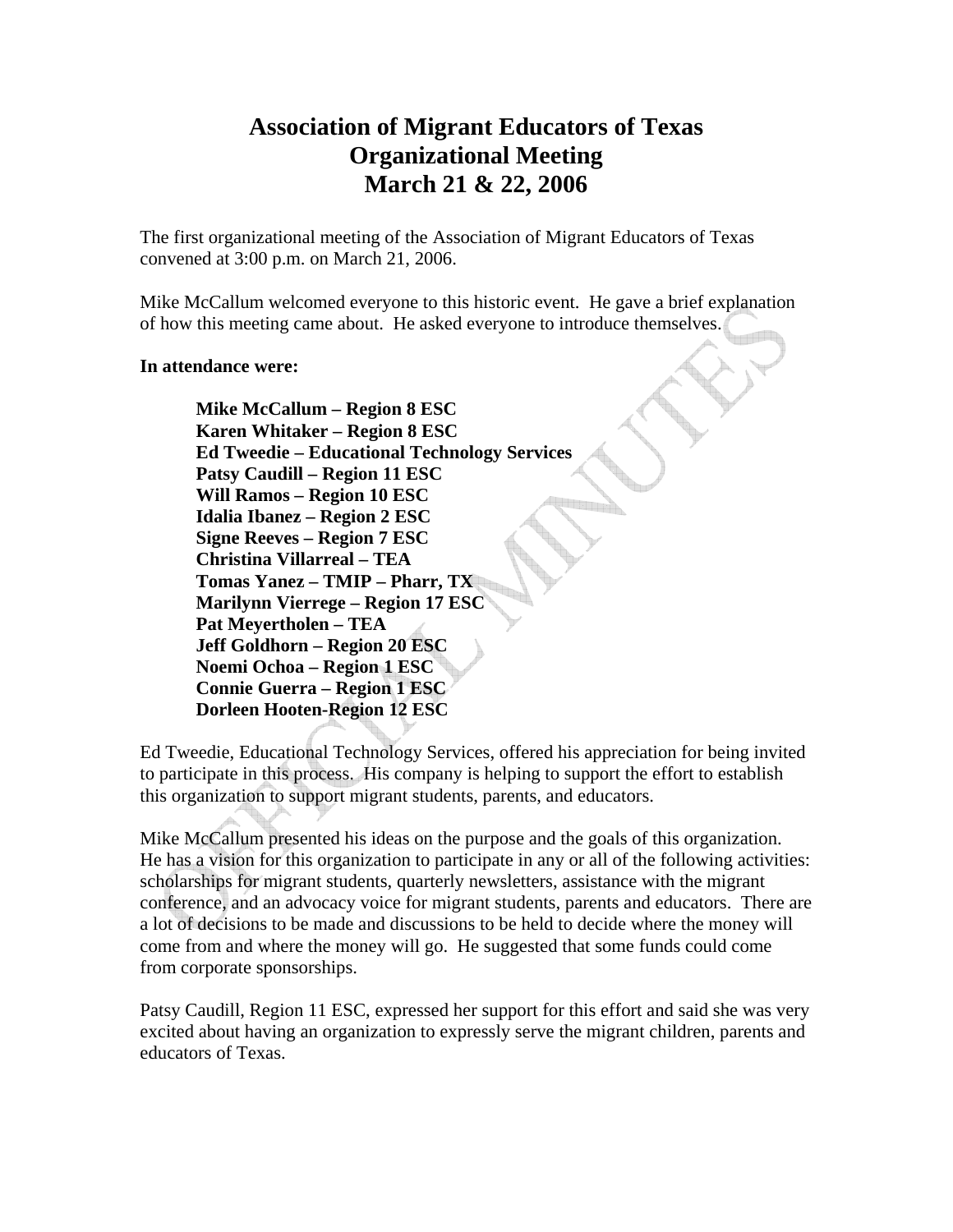Will Ramos, Region 10, said that he totally supports this effort as well as Idalia Ibanez from Region 2 ESC. The organization might be able to look closely at the needs of the migrant children and parents and be a resource to assist these families.

Signe Reeves, Region 7, said she is thinking along those same lines because she has recently worked with "Building Bridges" for the first time, and she has seen numerous needs that need to be addressed.

Christina Villarreal, TEA, said the agency is extremely excited about this effort, and she likes the fact that we are looking at the ACET (Association of Compensatory Educators of Texas) as a model for this organization. ACET is very important for TEA. They rely on them heavily to distribute information, and she sees that this organization could fill a similar role with the migrant program. She also asked that this group give some feedback to the TEA staff on what their role would be. They checked with their legal department as to what they are allowed to do with this organization, and they said they could participate in organization activities with no problem.

Pat Meyertholen, TEA, said she was especially excited about the newsletter issue. We used to have this with the NAME organization, but when the leader of this group died, the organization went away. We need this.

Marilynn Vierrege, Region 17, said she appreciated that Mike had taken a forward look at the legal aspects and organization of this group. She asked the question if a district's migrant funds could be spent to pay the organizational fee to join this organization. The answer was "yes." She also said she likes the idea of having statewide trainings to relieve the stress and pressure on the current migrant staff.

Jeff Goldhorn, Region 20, said he is relatively new to the migrant program. He was surprised at how little he actually knew about the program when he came on board. He sees the role of this group to be education of educators and the public and to serve as advocates for the migrant program.

Region 12 Consultant, Dorleen Hooten, said she sees the networking and the education of educators as the main focus of this organization.

Mike said people go to ACET because they are going to get good, valuable information. That is what we are going to have to do.

Noemi Ochoa, Region I, said she is excited about having a group that can help to build capacity among migrant coordinators and educators. She wondered if this organization could help in making training a requirement for teachers and administrators to help them understand the obstacles and the needs of the migrant students.

Mike said it would be great to offer scholarships for regular classroom teachers and administrators to attend migrant training.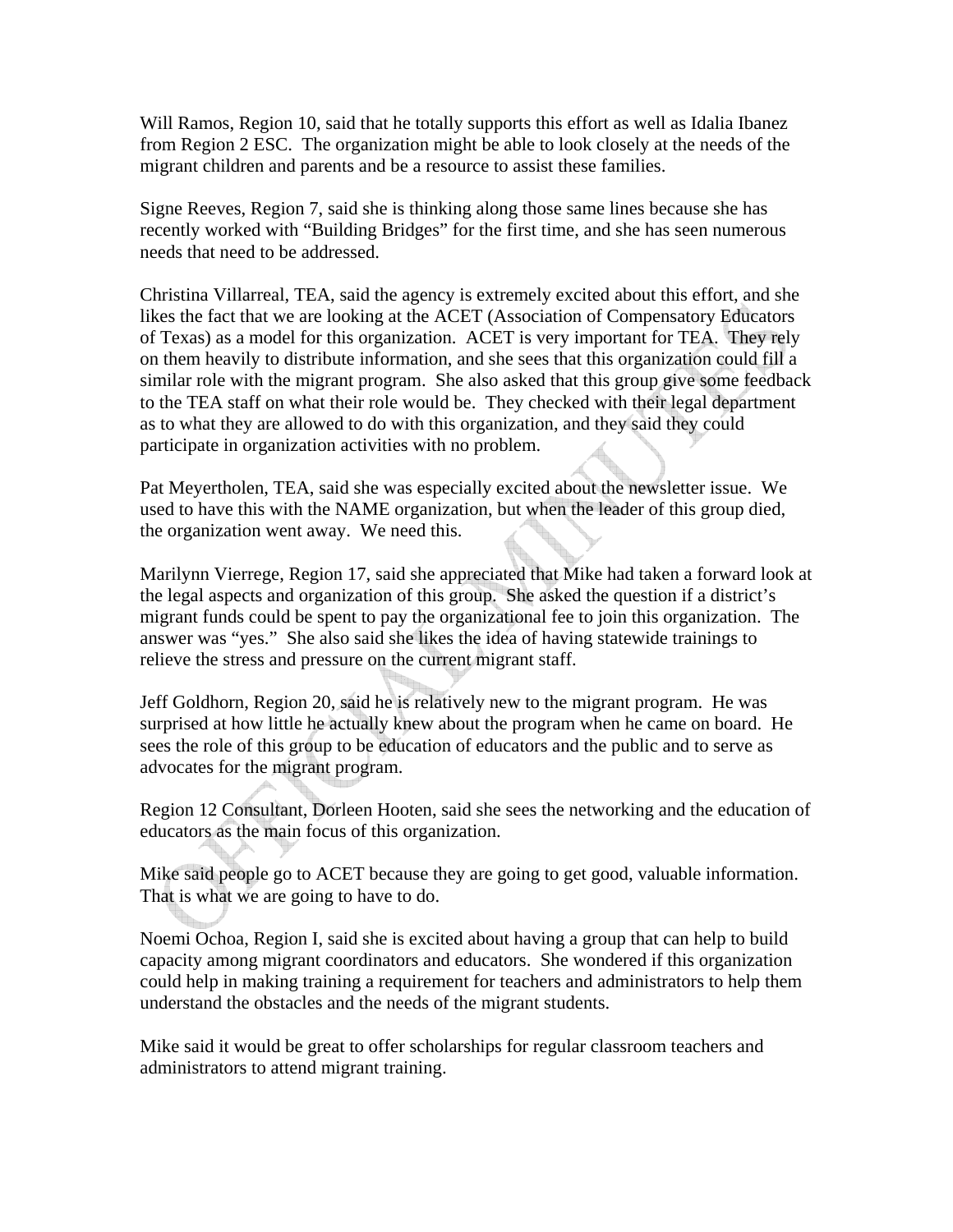Patsy Caudill said it was expressed in the evaluations of the last state conference that participants really liked the sessions dealing with rules and regulations and they thought the conference needed to be a day longer.

Connie Guerra, Region I, and the in-coming President of TABE (Texas Association of Bilingual Educators), said she had come back into the migrant program about 2 years ago. She felt this organization could really assist in developing leadership. We will be looked at and have to be ready to express the organization's position on rules and regulations as they come from the federal government. People will want to know where this organization stands on these issues. The organization needs to be very academically focused. How can we help teachers who have students who enter late and withdraw early? The school leaders must be educated about the program. Our students are a part of many different programs such as special education, bilingual/ESL, gifted-talented, etc. We have to empower other people to understand the migrant students and families. Our small circle of migrant advocates definitely needs to expand. The one thing she would like to say is that as an officer of the TABE organization, she needs to decline from serving as an officer of this organization.

Mike asked Ed Tweedie for his input. He said we should decide what it would take to spark administrators to make them want to come to this organization or to the organization's events.

Tomas Yañez, TMIP, said when looking at student scholarships so many of our kids do not get access to these opportunities. The migrant population is small compared to the regular student population, and they need assistance. So many times, our program has no voice. This organization could be "a voice" for this program and its beneficiaries. He wants this organization to continue to thrive even when he and the others on this organizational committee are gone from this program.

Mike said that many times we get comfortable in what we do in our jobs and our lives. He said he wanted Tomas to present the program he presented at a recent meeting showing the plight of just a few of our migrant students. It had a profound effect on his thinking regarding this group.

Mike McCallum said we need to elect a chairman to keep this ball rolling. We will need other positions filled as well. We will need a Vice-Chairman, Secretary, Treasurer, etc. The proposed Bylaws are fairly extravagant and probably need to be simplified. We need people who are movers and shakers in the officer positions. We need a flyer to let people know who we are and why we are in existence.

Karen Whitaker asked Connie Guerra what officers were elected for TABE. She said the elected officers consisted of President, President Elect, Vice-President, Secretary, and Treasurer. They have appointed positions for parent representative, student representative, public relations, etc.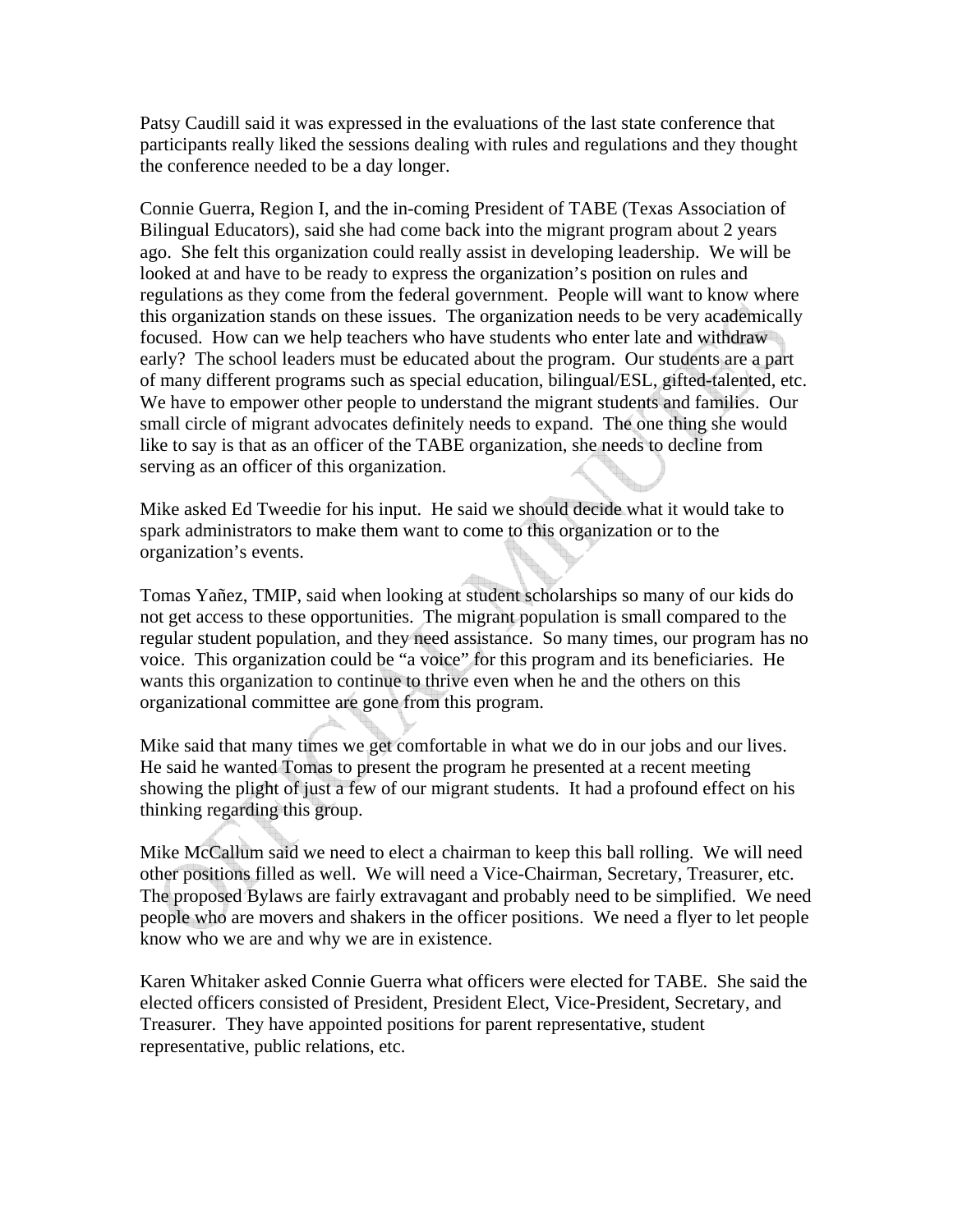Mike stated that ACET's officers consist of a President, President-Elect, Vice-President, Secretary, Treasurer, and 20 Regional Directors. The 20 Regional Directors are very important. They keep the ball rolling with input from all across the state.

Mike wanted to know if we could go ahead now and appoint some positions to take office until elections could be held in November.

Christina Villarreal said she would like to comment that these students matter, and we have to let schools know they matter even though they are not their own student group in AYP or State Accountability. There are also no state issued requirements for working with this population.

Karen Whitaker suggested we have a flyer or a booth at ACET to let people know this is coming. We will look at doing this. Ed Tweedie said we could use their booth space if we need to.

Mike said we need a set purpose and goals. We have to put this together to keep this rolling so it doesn't die when we leave here. We all need responsibilities. We will all be counting on each other. We need to come up with key people to serve on the committee.

Will Ramos said that we need to develop a mission statement.

Pat Meyertholen suggested we break into small groups and brainstorm ideas for the mission of the organization. We can then come back together and develop our ideas.

We will start in groups of three or four to brainstorm ideas for verbiage for the purpose or a mission/vision statement of the organization.

The group broke into groups of three or four and worked on possible mission/vision statements for the AMET organization.

Blake Powell, an Austin Attorney, has offered to let us use his office as a collection point for AMET membership information. They would bundle information and forward it to the appropriate organization personnel.

Each group shared a brief reading of their proposed mission statements. Each will elaborate more in the morning on the important points of the mission statements.

Patsy Caudill moved that Mike McCallum remain in the Chairman's position since he already has the contacts with the lawyers and businesses to keep the process going. The committee agreed. He accepted the position.

We will continue this meeting at 8:00 a.m. in the morning with a working, continental breakfast.

The meeting (day 1) adjourned at 5:05 p.m.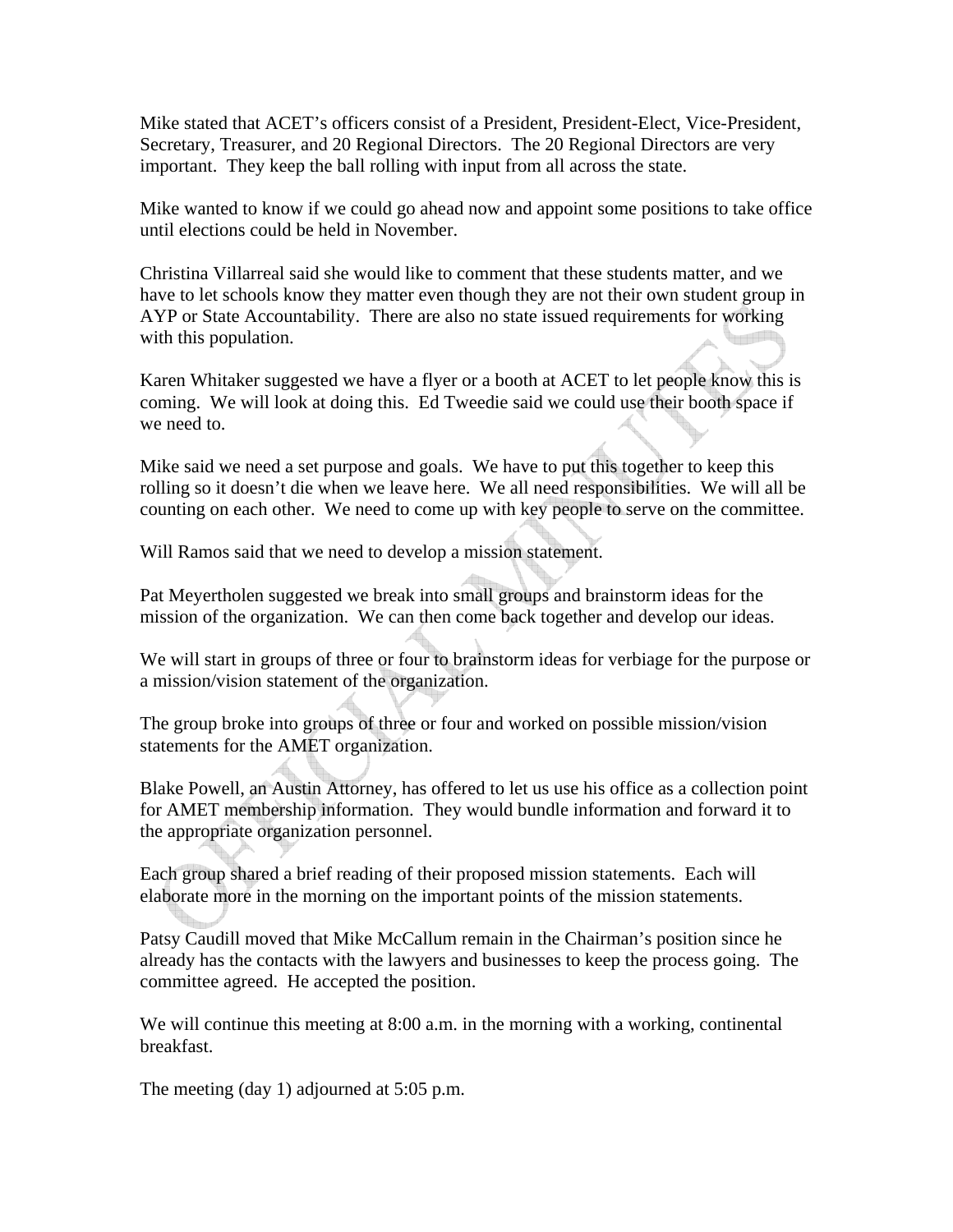## **Day 2 (March 22, 2006)**

The meeting convened at 8:00 a.m. with a continental breakfast.

The day 2 list of participants is the same as for day 1 with the addition of Blake Powell of the Austin school law firm of Powell & Leon, LLP serving as legal counsel for the organization.

As a continuation from the previous day, each of the breakout groups wrote the mission/vision statement they had developed on a chart tablet. Each group's efforts were then posted on the wall.

They were as follows:

 **Group 1: Patsy Caudill, Will Ramos, Ed Tweedie, Idalia Ibanez The mission of the Association of Migrant Educators of Texas is to promote awareness, advocacy and education to develop leadership on behalf of the needs of our migrant population.** 

**Group 2: Tomas Yañez, Christina Villarreal, Signe Reeves The purpose of the AMET is to provide awareness to all educators on the unique challenges and barriers migrant students must overcome to succeed.** 

 **.Awareness .Advocacy .Capacity Building .Leadership .Service to Migrant Students .Support for Migrant Educators** 

 **Group 3: Jeff Goldhorn, Marilynn Vierrege, Pat Meyertholen This mission of AMET is to passionately foster understanding and build capacity related to the Migrant Education Program through advocacy and leadership at local, state and national levels.** 

 **Group 4: Mike McCallum, Dorleen Hooten, Connie Guerra, Noemi Ochoa The purpose of AMET is to actively advocate for the migrant students and their families, and provide the necessary resources, provide leadership to Educators, and serve as a voice for the migrant education program.** 

Marilynn Vierrege stated that at her region they used the word "passionately" in their mission statement, and their group felt that we should use that word as well or something similar. She wants it to convey that this is more than just words.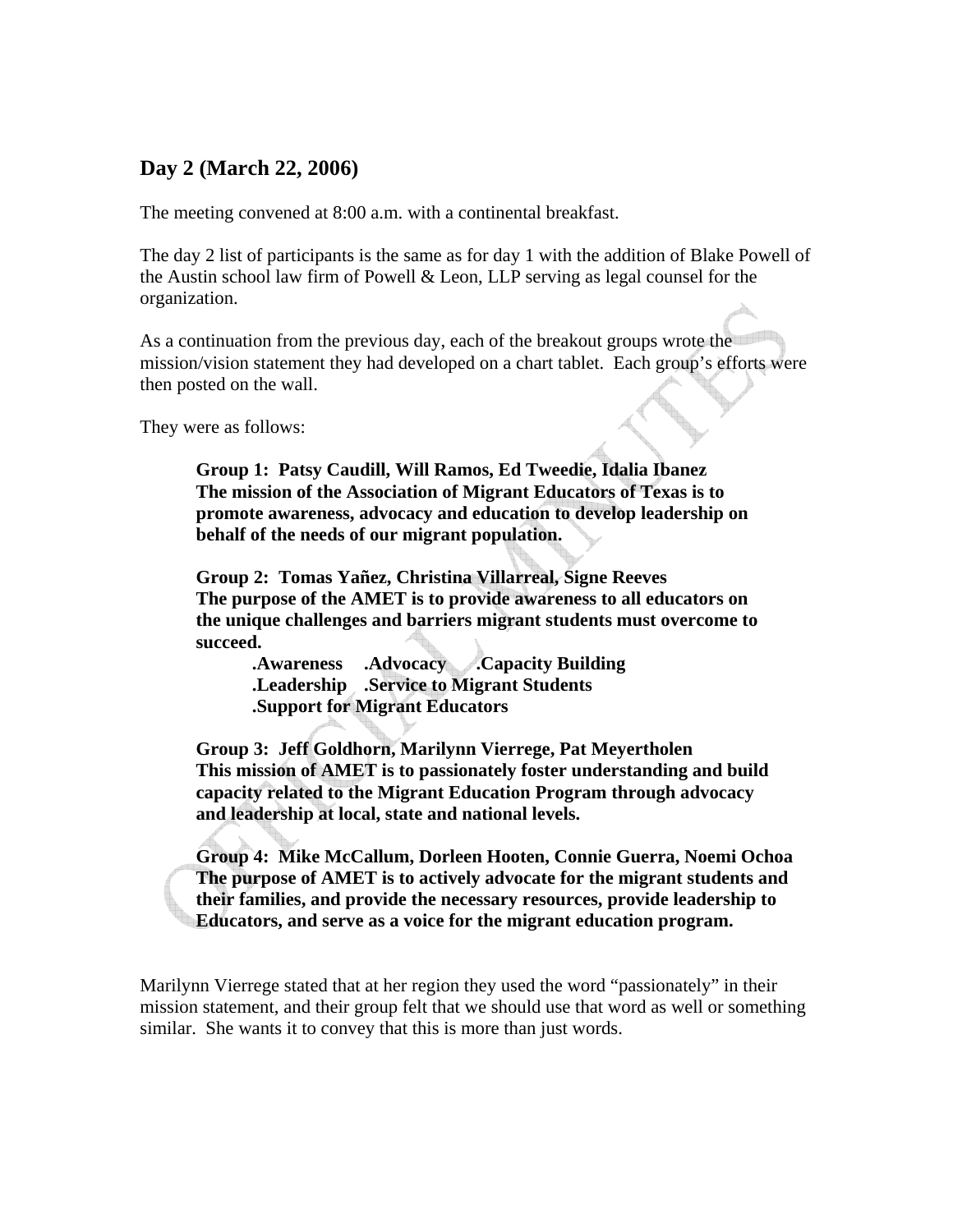Jeff Goldhorn said we should develop a mission statement as opposed to a vision statement because a mission statement is timeless while a vision statement needs to be revisited every 3-5 years. Our organization's purpose is a concrete idea.

Will Ramos said he wholeheartedly agreed. We don't want the organization to change years down the road when the current educators are no longer in the picture.

Patsy Caudill said this should be a statewide organization, not localized. It should serve "all" migrant students.

Tomas Yanez suggested that membership numbers might be an issue because this group of students is a relatively small number related to other student groups.

Connie Guerra, Region I, said that many of the students in "other" groups are also migrant, so she can encourage teachers of ELL students to support the cause of the migrant students.

Mike said he would like to visit with the Commissioner when this organization gets off the ground and have her talk to the 20 ESC Directors to get the word out about this organization.

Christina Villarreal said the Commissioner was responsible for additional migrant personnel at the agency. She has been extremely supportive.

Pat Meyertholen stated that the California migrant program has 200,000 migrant students, but their students mostly stay in California. The Texas migrant program is about half the size; however, the students move all over the country, so our program affects many other states. She feels that many migrant staff from other states will join this organization to benefit from our level of knowledge.

A discussion was held on the topic of how we get the information about AMET to regular classroom teachers? We send most information to migrant contacts and federal program directors. We need to get the information to more people.

Noemi Ochoa stated that they ask districts to bring teams that include at least 3 teachers. But we also need a shift in the sessions being offered because 85% of those coming to the conference are recruiters and NGS staff.

Connie Guerra stated that beginning this year they will have sessions dealing with curriculum and assessment, so classroom teachers will have sessions that will affect them. They will not feel left out.

Patsy Caudill stated that we need education for school staff that do not understand the migrant program or those issues specific to migrant students.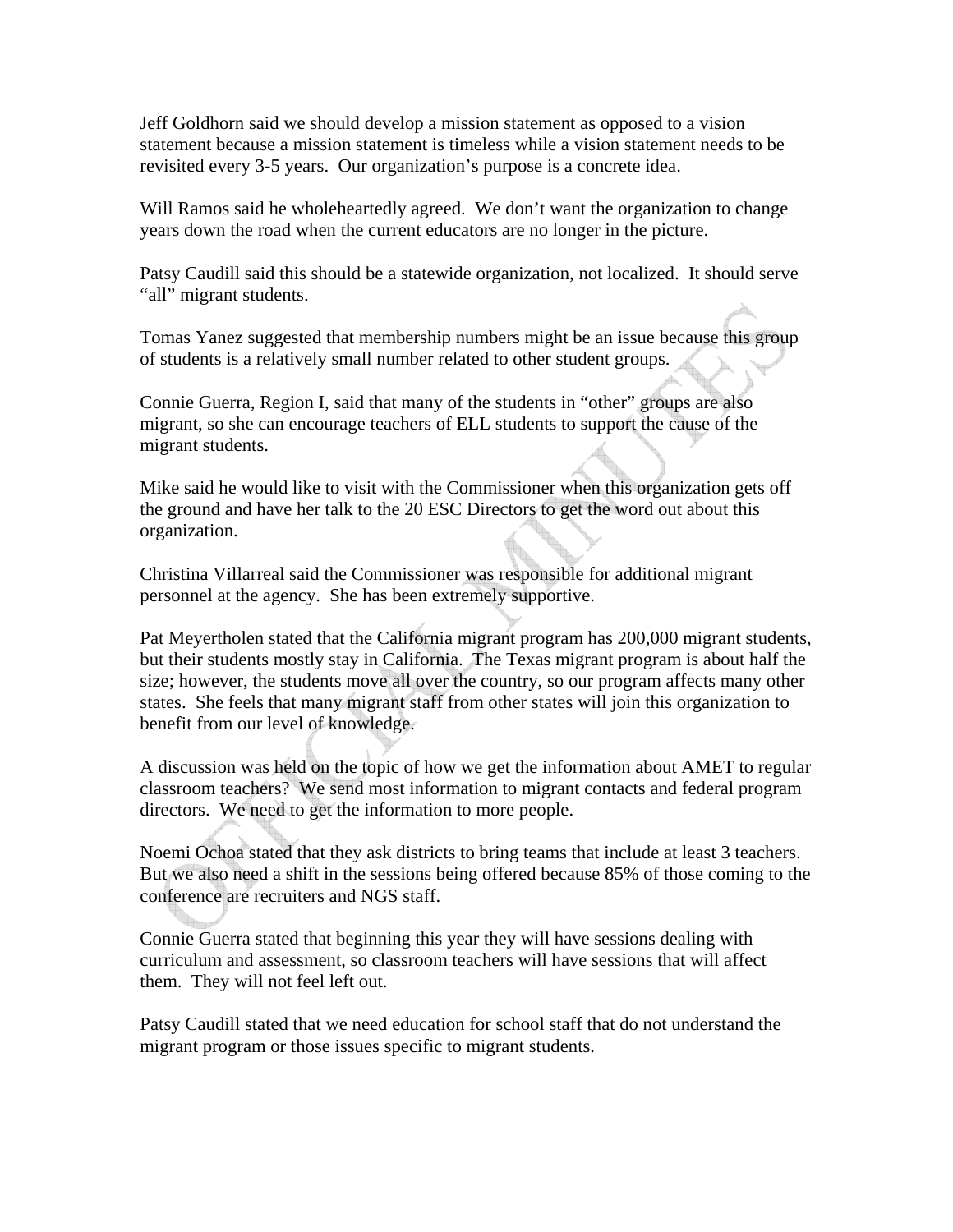Connie said she would like to offer sessions that explain the roles of different education staff in relation to migrant students. Everyone agreed that this was an excellent idea.

Mike introduced Blake Powell of Powell and Leon law firm. They are offering their assistance to develop this organization. Mr. Powell provided a brief background of how he came to be involved in this process.

He shared a sample "Articles of Incorporation." He explained the steps to file these articles. There is a \$25 filing fee. We must also establish non-profit status. We must file an annual income tax return. We should have an annual audit of the books, and to truly be a state-wide organization we should also involve a director from each of the 20 regions. He stated that he truly believed in what this organization is doing.

Mike asked Mr. Powell about setting up the fiscal year. Mr. Powell suggested January 1- December 31. That is what most organizations use. Mike asked, "Where do we go from here?" Mr. Powell said we should move forward with filing the Articles of Incorporation and obtaining non-profit status.

Mike asked for a motion to file the Articles of Incorporation.

Will Ramos, Region 10 ESC, made a motion to file the Articles of Incorporation and to seek non-profit status for the AMET organization.

Tomas Yanez asked for discussion. Is there a conflict with the TAMS organization? Mr. Powell said there should be no problem with a conflict as many organizations serve similar clientele.

Mike asked for a second. Noemi Ochoa seconded the motion.

Mike opened the floor for further discussion. There was none.

There was a unanimous vote in favor of filing the Articles of Incorporation and seeking non-profit status.

Mr. Powell led the group through the Articles of Incorporation to ensure accurate content. As a non-profit organization, we are NOT exempt from sales tax.

Point by Blake Powell:

If you are setting up a scholarship program, you should have a committee that handles all scholarship activities.

In order to read the proposed "Articles of Incorporation," the group took a short reading break.

Discussion on the "Articles of Incorporation":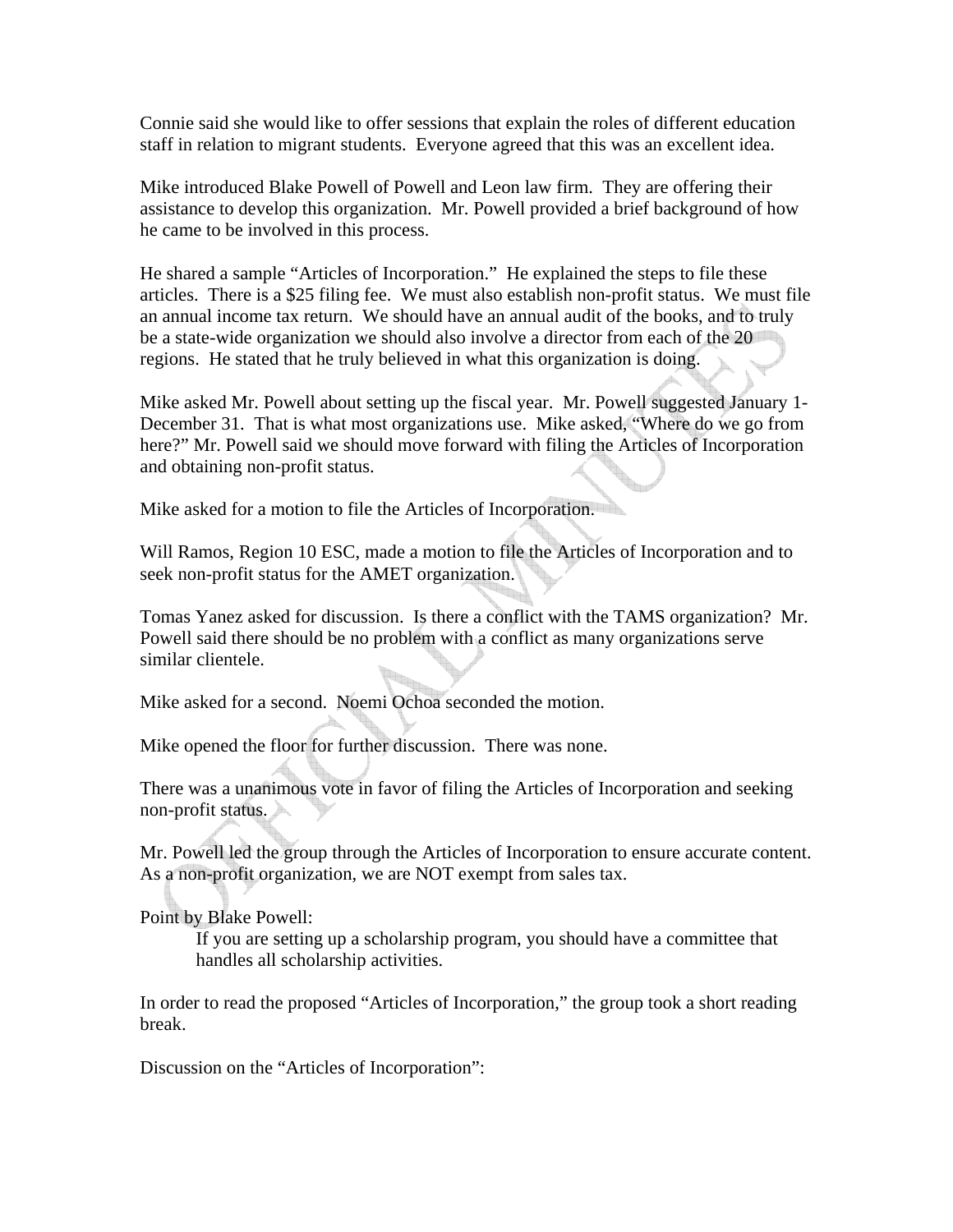Do we want a central mailing point or information collection point? This was decided to be a good decision. The mailing address will be the office of Powell and Leon.

It was moved by Patsy Caudill to make Karen Whitaker of Region 8 ESC the secretary. The motion was seconded by Pat Meyertholen. No discussion was needed. The vote was unanimous in favor of the motion.

A motion was made by Pat Meyertholen to accept the "Articles of Incorporation" as modified with the address change. The motion was seconded by Will Ramos. The vote was unanimous in favor of the motion.

A discussion was held on the Bylaws of the Association of Migrant Educators of Texas on the following points:

 Establishing a Quorum – Is 50% a good percentage to use for establishing a quorum? There might need to be a clause stating if someone misses a certain number of meetings within a specified time period, they would be replaced. What about written proxies? We might want to allow board members to send a written proxy. Discussion followed. What about allowing board members to participate via telephone? It was decided that if we can't get 50% of the board members in attendance, the meeting date will be changed.

 Term Limits – Discussion was held on the "eight year" term limitation. Connie Guerra stated that the leader of the organization would not need to be the leader for 8 years; however, if we are talking about all of the "Board" that is fine. The 8 years is approved.

 Offices- Discussion was held on the offices to have in the organization. The offices will be: President, President-Elect, Vice-President, Secretary, and Treasurer (After the first year, we will have Immediate Past President). Parliamentarian will be an appointed position appointed by the President and the President-Elect.

Other committees could be: public relations, scholarships/grants, membership.

 Scheduled Meetings – There will be two required meetings – one in November and one in May.

 The title of "Chairman" will be changed to "President" - The Office of President will be filled each year by the President-Elect voted on in the previous year by the voting membership. The initial "President," Mike McCallum, will serve the remainder of this year and an additional year. A "President-Elect" will be elected for the 2006-2007 year and will take office as "President" in the 2007-2008 year.

A voting booth will be set up with voting ballots at the state conference.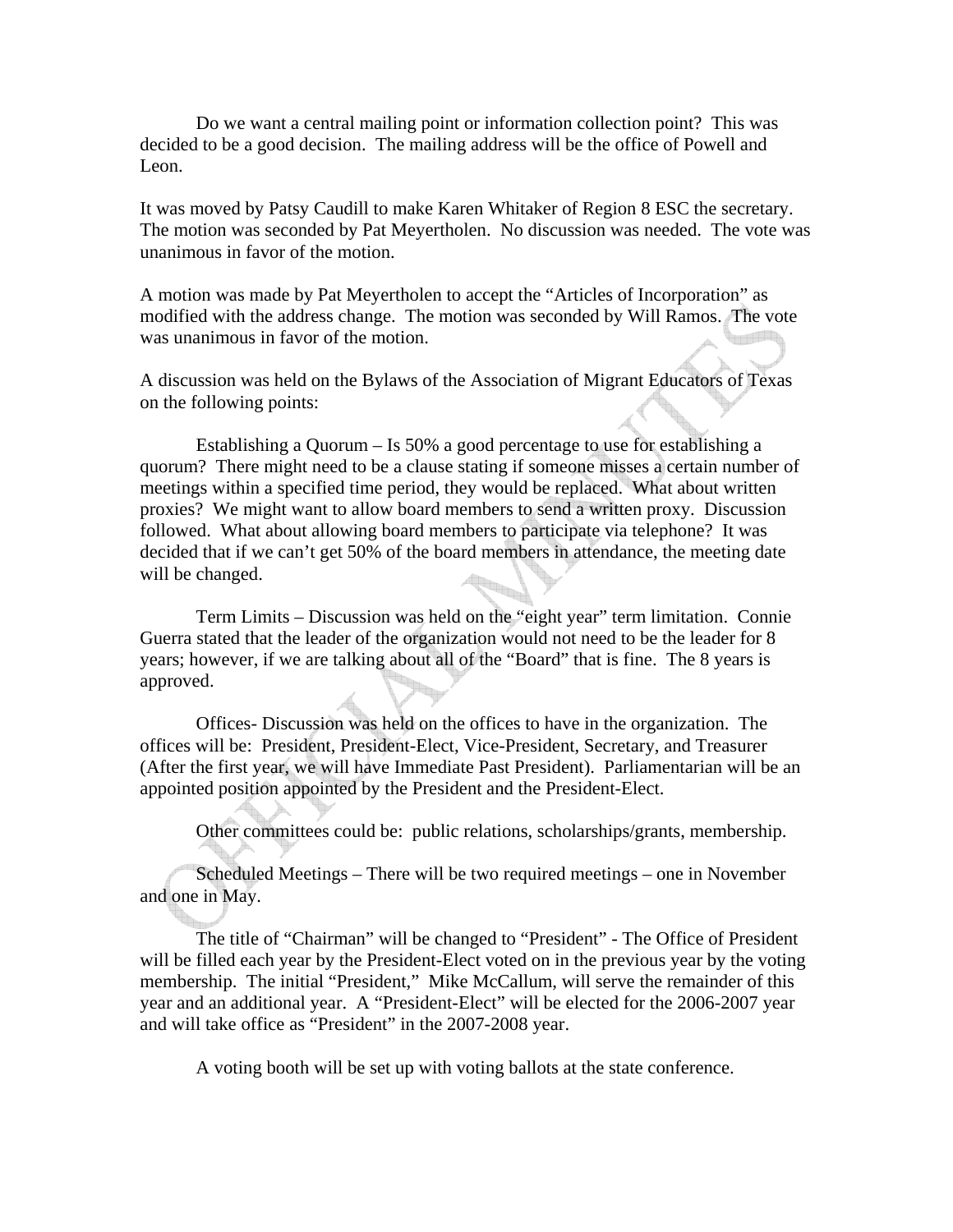Discussion was held on voting membership – Membership fee will be included in the state conference registration fee. Is there a problem with giving them automatic membership? Blake Powell stated that this is not a problem, but we will let them sign something if they do not wish to be an active, participating member.

 The following officer nominations were made by the committee: Noemi Ochoa, Vice-President; Will Ramos, Treasurer. Connie Guerra moved that these officers be approved as nominated. Jeff Goldhorn seconded the motion. No discussion was requested. The committee voted unanimously in favor of the nominated officers.

With consent of this committee, Karen Whitaker will take the minutes and complete a draft copy of the proposed bylaws and will send them to the founding committee members for approval and then will forward them to Blake Powell for final corrections.

The membership year for AMET will be November 1 to October 31.

 Tomas Yañez suggested that we might be able to utilize seed money from the conference registrations to help with initial organization expenses. We could pay those funds back as the organization becomes solvent. This was only a suggestion and was not presented to the group as a motion.

Discussion was held on the difference between vision and mission statements.

 June 27-29 is the Migrant ID&R training. We will try to meet again then if possible. Christina will check for a room.

 TEA staff will not be voting members of the committee. They will be ex-officio members.

 Karen Whitaker will combine the 4 proposed mission statements into one statement and will e-mail it to founding committee members for approval.

Christina Villarreal requested that the organization work to maintain a good, working relationship with TEA. They will only be able to participate in the conferences upon request to present certain, specific information.

Discussion was held on printing brochures for potential donors and potential membership.

Patsy Caudill will work towards a logo when the name is approved and will try to work towards a brochure once the content is approved.

Pat Meyertholen will check into the process of obtaining a specific domain name.